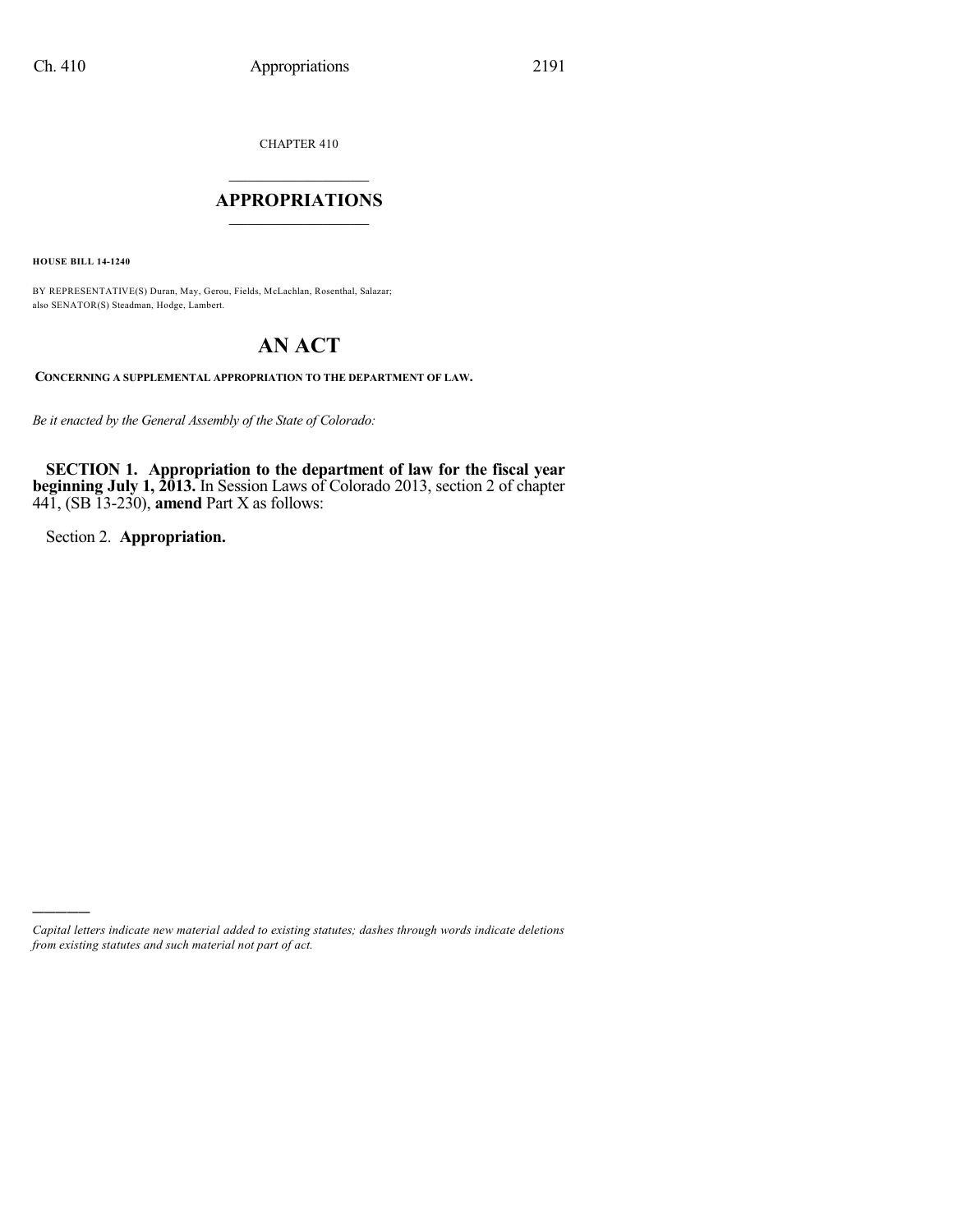## Ch. 410 Appropriations 2192

|                           |       |                                                                 | <b>APPROPRIATION FROM</b>   |                                       |                                |  |
|---------------------------|-------|-----------------------------------------------------------------|-----------------------------|---------------------------------------|--------------------------------|--|
| ITEM &<br><b>SUBTOTAL</b> | TOTAL | <b>GENERAL</b><br><b>GENER AL</b><br><b>FUND</b><br><b>FUND</b> | <b>CASH</b><br><b>FUNDS</b> | <b>REAPPROPRIATED</b><br><b>FUNDS</b> | <b>FEDERAL</b><br><b>FUNDS</b> |  |
|                           |       | <b>EXEMPT</b>                                                   |                             |                                       |                                |  |
|                           |       |                                                                 |                             |                                       |                                |  |

## **PART X DEPARTMENT OF LAW**

### **(1) ADMINISTRATION**

| Personal Services                | 3,139,121 |         |                       | $3,139,121^a$          |                           |
|----------------------------------|-----------|---------|-----------------------|------------------------|---------------------------|
|                                  |           |         |                       | $(42.7$ FTE)           |                           |
| Health, Life, and Dental         | 2,850,112 | 748,515 | $275,969^{\rm b}$     | 1,697,754°             | $127,874(I)^d$            |
| Short-term Disability            | 62,042    | 15,088  | $5,852^b$             | 38,675 <sup>c</sup>    | $2,427(I)^{d}$            |
| S.B. 04-257 Amortization         |           |         |                       |                        |                           |
| <b>Equalization Disbursement</b> | 1,243,606 | 301,564 | 116,950 <sup>b</sup>  | 776,652 <sup>c</sup>   | $48,440(I)^{d}$           |
| S.B. 06-235                      |           |         |                       |                        |                           |
| Supplemental Amortization        |           |         |                       |                        |                           |
| <b>Equalization Disbursement</b> | 1,121,769 | 271,313 | $105,579^{\rm b}$     | $701,147^{\circ}$      | 43,730(D <sup>d</sup> )   |
| Salary Survey for                |           |         |                       |                        |                           |
| <b>Classified Employees</b>      | 339,441   | 73,571  | $70,627$ <sup>b</sup> | $167,876^{\circ}$      | $27,367(1)^d$             |
| <b>Salary Survey</b>             |           |         |                       |                        |                           |
| for Exempt Employees             | 4,115,142 | 888,600 | $117,733^b$           | 3,057,736 <sup>c</sup> | 51,073(D <sup>d</sup> )   |
| Merit Pay for                    |           |         |                       |                        |                           |
| <b>Classified Employees</b>      | 153,103   | 47,536  | $27,435^b$            | 65,178 <sup>c</sup>    | $12,954$ (I) <sup>d</sup> |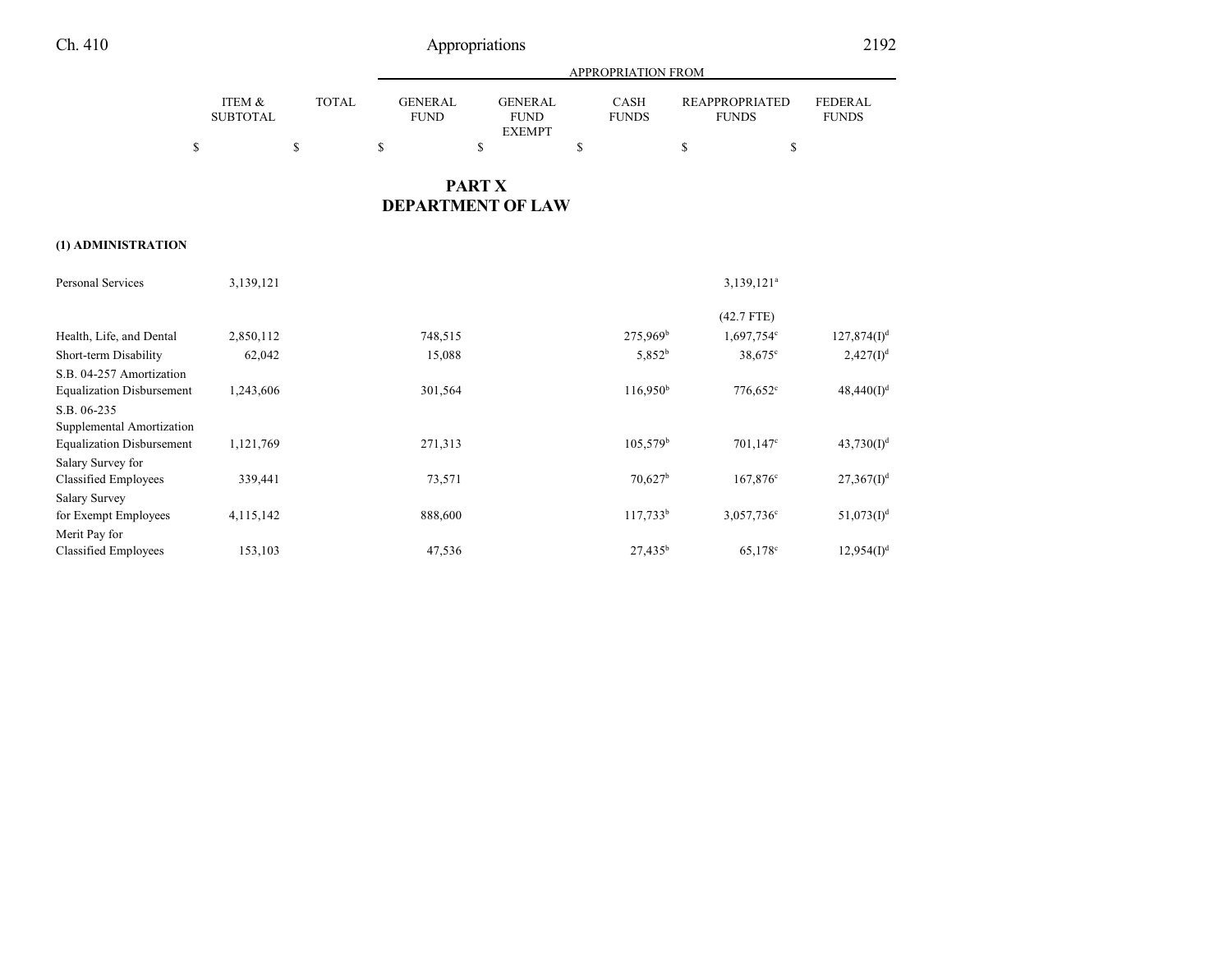| Merit Pay for                 |           |         |                      |                        |                       |
|-------------------------------|-----------|---------|----------------------|------------------------|-----------------------|
| <b>Exempt Employees</b>       | 388,765   | 92,519  | $9,388^{b}$          | $282,623^{\circ}$      | 4,235(I) <sup>d</sup> |
| Workers' Compensation         | 74,945    | 20,172  | 8,804 <sup>b</sup>   | 43,798 <sup>c</sup>    | $2,171(I)^{d}$        |
| <b>Attorney Registration</b>  |           |         |                      |                        |                       |
| and Continuing                |           |         |                      |                        |                       |
| Legal Education               | 99,263    | 22,144  | $2,625^b$            | $72,525^{\circ}$       | $1,969(I)^{d}$        |
| <b>Operating Expenses</b>     | 190,629   |         |                      | $190,629$ <sup>a</sup> |                       |
| Administrative Law            |           |         |                      |                        |                       |
| Judge Services                | 4,362     |         | $4,362^b$            |                        |                       |
| Purchase of Services          |           |         |                      |                        |                       |
| from Computer Center          | 55,762    |         |                      | 55,762 <sup>a</sup>    |                       |
| Colorado State Network        | 166,319   |         |                      | $166,319^a$            |                       |
| Payment to Risk               |           |         |                      |                        |                       |
| Management and                |           |         |                      |                        |                       |
| Property Funds                | 128,371   |         |                      | 128,371 <sup>a</sup>   |                       |
| Vehicle Lease Payments        | 62,019    | 18,377  | $19,889^{b}$         | $21,138^c$             | $2,615(I)^d$          |
| <b>Information Technology</b> |           |         |                      |                        |                       |
| Asset Maintenance             | 445,807   | 22,803  | $62,250^{\rm b}$     | 359,373°               | $1,381(I)^d$          |
| Leased Space                  | 27,789    | 4,580   | $3,052^b$            | $19,985^{\circ}$       | $172(I)^{d}$          |
| Ralph L. Carr                 |           |         |                      |                        |                       |
| Colorado Judicial             |           |         |                      |                        |                       |
| Center Leased Space           | 2,926,487 | 767,179 | 353,185 <sup>b</sup> | $1,718,514^c$          | $87,609(1)^d$         |
| Communication                 |           |         |                      |                        |                       |
| Services Payments             | 8,988     | 3,598   | 2.019 <sup>b</sup>   | $1,226^\circ$          | $2,145(I)^{d}$        |
| <b>COFRS</b> Modernization    | 46,431    |         |                      | $46,431$ <sup>a</sup>  |                       |
| Information                   |           |         |                      |                        |                       |
| <b>Technology Security</b>    | 2,328     |         |                      | $2,328^a$              |                       |
|                               |           |         |                      |                        |                       |

Ch. 410

Appropriations

2 1 9 3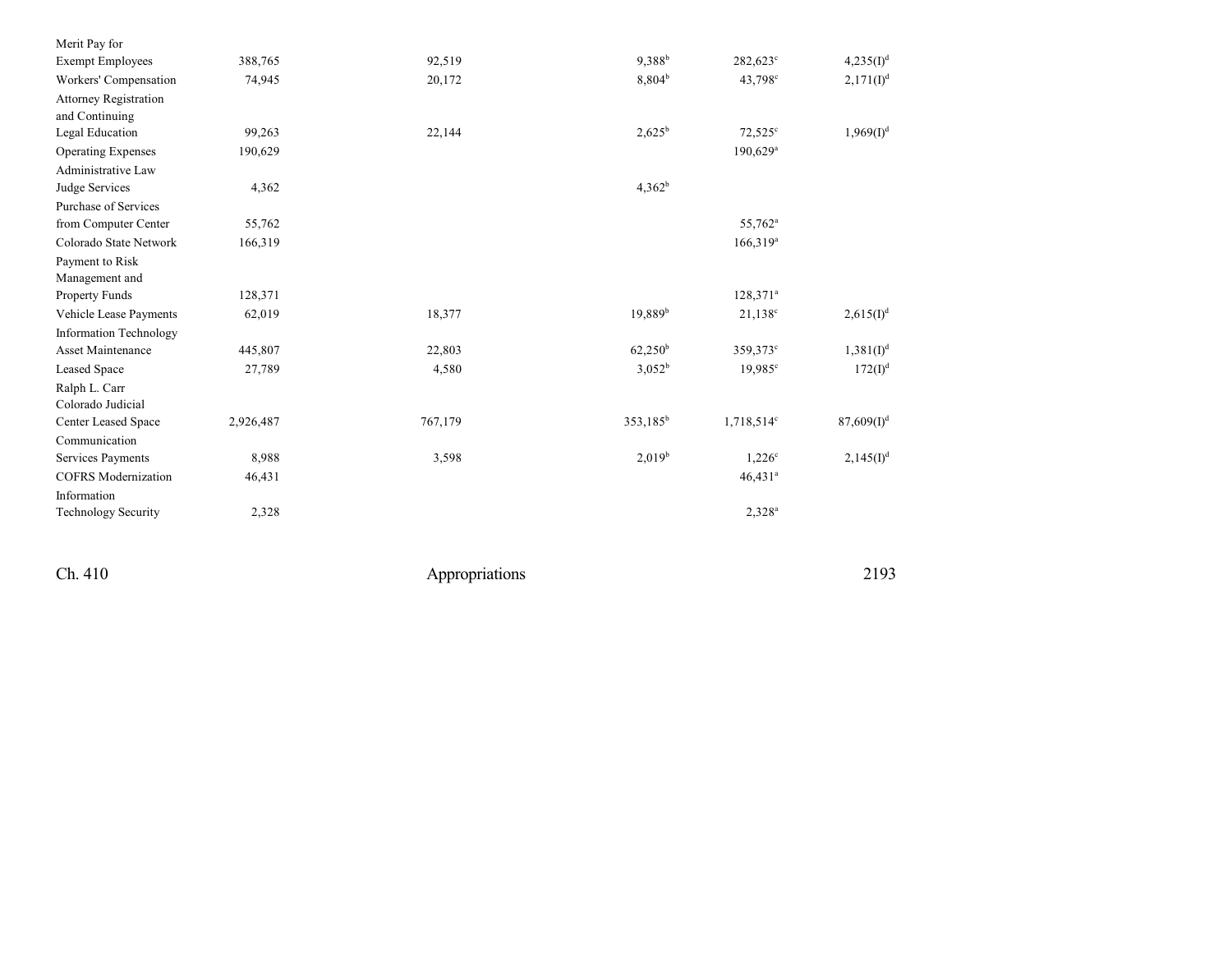| Ch. 410                                       | Appropriations |                           |   |              |                    |                               |   |                                                |   | 2194                 |    |                                       |                                |
|-----------------------------------------------|----------------|---------------------------|---|--------------|--------------------|-------------------------------|---|------------------------------------------------|---|----------------------|----|---------------------------------------|--------------------------------|
|                                               |                |                           |   |              | APPROPRIATION FROM |                               |   |                                                |   |                      |    |                                       |                                |
|                                               |                | ITEM &<br><b>SUBTOTAL</b> |   | <b>TOTAL</b> |                    | <b>GENERAL</b><br><b>FUND</b> |   | <b>GENERAL</b><br><b>FUND</b><br><b>EXEMPT</b> |   | CASH<br><b>FUNDS</b> |    | <b>REAPPROPRIATED</b><br><b>FUNDS</b> | <b>FEDERAL</b><br><b>FUNDS</b> |
|                                               | S              |                           | S |              | J.                 |                               | ъ |                                                | S |                      | \$ | \$                                    |                                |
| <b>Attorney General</b><br>Discretionary Fund |                | 5,000                     |   |              |                    | 5,000                         |   |                                                |   |                      |    |                                       |                                |
|                                               |                |                           |   | 17,657,601   |                    |                               |   |                                                |   |                      |    |                                       |                                |

<sup>a</sup> Of these amounts, \$3,215,803 shall be from departmental indirect cost recoveries and \$513,158 shall be from statewide indirect cost recoveries collected by the Department of Law.

<sup>b</sup> These amounts shall be from various sources of cash funds. Of these amounts, \$240,656(I) shall be from custodial moneys. Pursuant to Section 24-31-108 (3), C.R.S., custodial moneys received by the Attorney General are not subject to annual appropriation but the expenditure of such moneys may be indicated in the annual general appropriation act. Expenditures from custodial moneys do not constitute fiscal year spending for the purposes of Section 20 of Article X of the State Constitution.

<sup>c</sup> These amounts shall be from various sources of reappropriated funds.

<sup>d</sup> Of these amounts, \$357,594 shall be from the federal Medicaid Fraud Control Program administered by the U.S. Department of Health and Human Services and \$58,568 shall be from the Colorado Justice Review Project, a grant provided by the U.S. Department of Justice. These amounts are shown for informational purposes only.

#### **(2) LEGAL SERVICES TO STATE AGENCIES 45**

| Personal Services        | 21,168,224    |
|--------------------------|---------------|
|                          | 22,052,724    |
|                          | $(244.5$ FTE) |
|                          | $(250.5$ FTE) |
| Operating and Litigation | 1,696,667     |
|                          | 1,794,944     |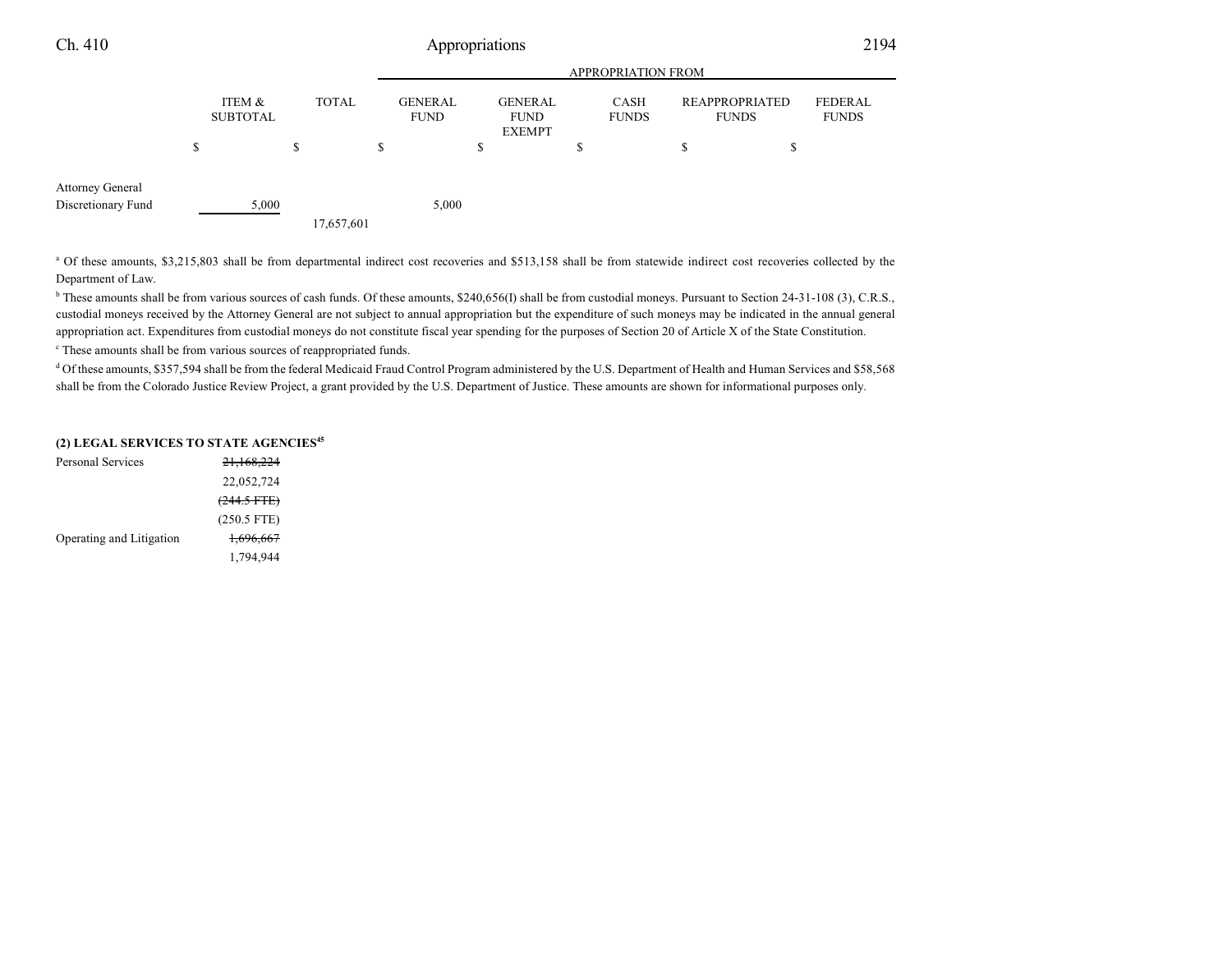| Indirect Cost Assessment | 3.264.492 |              |                      |                         |
|--------------------------|-----------|--------------|----------------------|-------------------------|
|                          |           | 26,129,383   | 848.945 <sup>a</sup> | 25,280,438 <sup>*</sup> |
|                          |           | 27, 112, 160 |                      | $26,263,215^a$          |

<sup>a</sup> These amounts shall be from funds that are received for the provision of legal services and that are credited to the Legal Services Cash Fund created in Section 24-31-108 (2.5), C.R.S. The cash funds appropriation reflects funds received from state entities for which there is not a corresponding appropriation made in this act for the purchase of legalservices. The reappropriatiated funds appropriation reflects funds received from state agencies for which there is a corresponding appropriation made in this act for the purchase of legal services. The Attorney General is authorized to transfer spending authority between cash and reappropriated fund sources appropriated within this section (2), but the Attorney General shall not increase total spending authority for the line item appropriations within this section (2).

| (3) CRIMINAL JUSTICE AND APPELLATE |           |                |                          |                      |                           |
|------------------------------------|-----------|----------------|--------------------------|----------------------|---------------------------|
| Special Prosecutions Unit          | 3,233,334 | 1,546,447      | $1,090,426$ <sup>a</sup> | 596,461 <sup>b</sup> |                           |
|                                    |           | $(15.5$ FTE)   | $(12.7$ FTE)             | $(6.2$ FTE)          |                           |
| Auto Theft                         |           |                |                          |                      |                           |
| Prevention Grant                   | 282,234   |                |                          | 282,234°             |                           |
|                                    |           |                |                          | $(2.5$ FTE)          |                           |
| Appellate Unit                     | 3,240,771 | 2,603,174      |                          | 637,597 <sup>d</sup> |                           |
|                                    |           | $(36.5$ FTE)   |                          | $(1.0$ FTE)          |                           |
| Medicaid Fraud                     |           |                |                          |                      |                           |
| Control Unit                       | 1,579,511 | 394,876(M)     |                          |                      | 1,184,635(I) <sup>e</sup> |
|                                    |           | $(4.3$ FTE)    |                          |                      | $(12.7$ FTE)              |
| Peace Officers Standards           |           |                |                          |                      |                           |
| and Training Board Support         | 2,966,320 |                | 2,966,320f               |                      |                           |
|                                    |           |                | $(7.0$ FTE)              |                      |                           |
| Safe2Tell                          | 100,686   | 100,686        |                          |                      |                           |
|                                    |           | $(1.0$ FTE)    |                          |                      |                           |
| Ch. 410                            |           | Appropriations |                          |                      | 2195                      |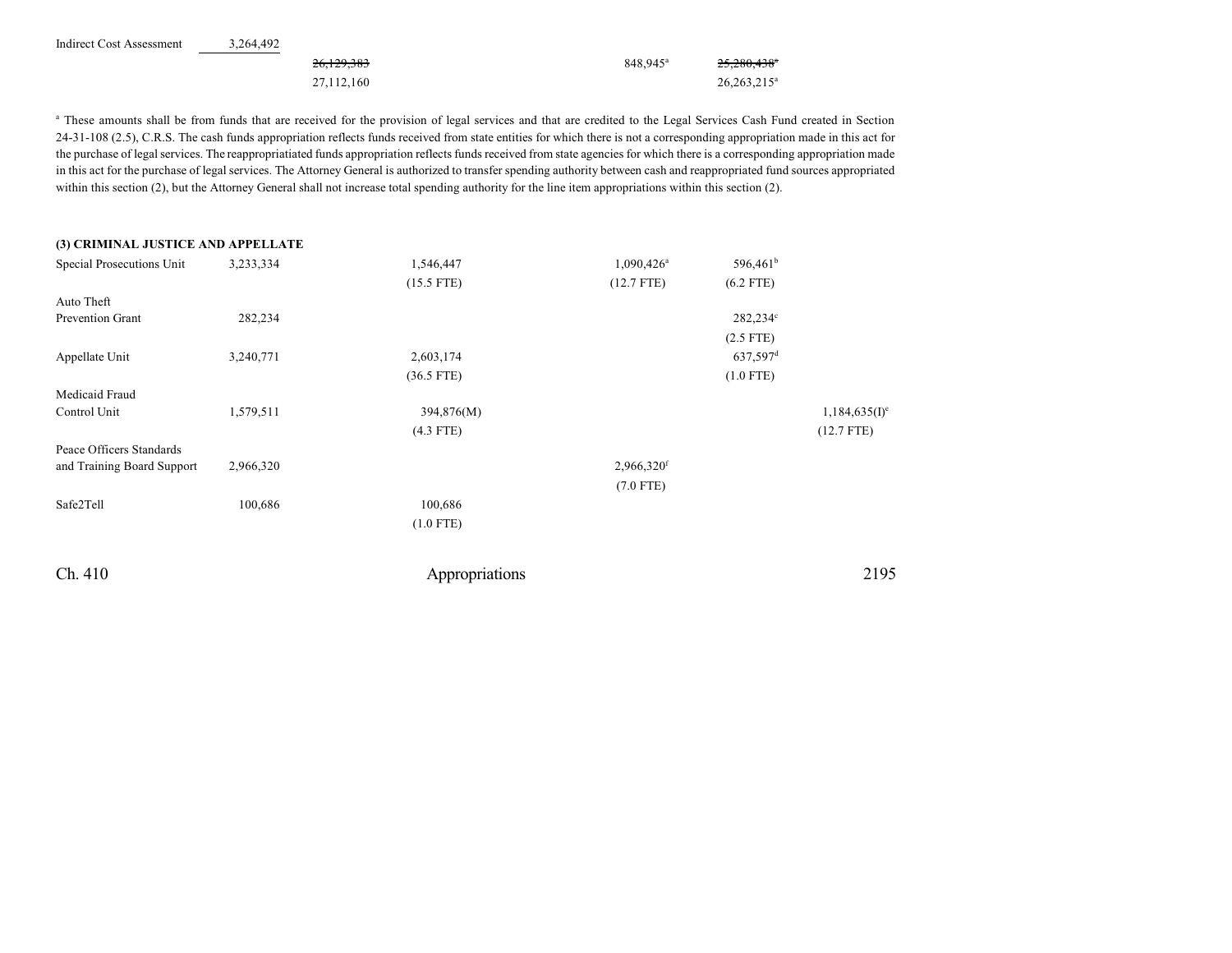|                          |                                 |              | <b>APPROPRIATION FROM</b>     |                                                |                             |                                       |                           |  |  |  |
|--------------------------|---------------------------------|--------------|-------------------------------|------------------------------------------------|-----------------------------|---------------------------------------|---------------------------|--|--|--|
|                          | ITEM &<br><b>SUBTOTAL</b><br>\$ | <b>TOTAL</b> | <b>GENERAL</b><br><b>FUND</b> | <b>GENERAL</b><br><b>FUND</b><br><b>EXEMPT</b> | <b>CASH</b><br><b>FUNDS</b> | <b>REAPPROPRIATED</b><br><b>FUNDS</b> | FEDERAL<br><b>FUNDS</b>   |  |  |  |
| Indirect Cost Assessment | 515,376                         | 11,918,232   |                               |                                                | 263,029 <sup>g</sup>        | 82,780 <sup>b</sup>                   | $169,567(1)$ <sup>e</sup> |  |  |  |

a This amount shall be from the Insurance Fraud Cash Fund created in Section 24-31-104.5 (2), C.R.S.

<sup>b</sup> These amounts shall be transferred from the Department of Regulatory Agencies, Division of Securities, Securities Fraud Prosecution line item from the Division of Securities Cash Fund pursuant to Section 11-51-603.5 (2), C.R.S.

<sup>c</sup> This amount shall be transferred from the Department of Public Safety, Colorado State Patrol, Automobile Theft Prevention Authority line item from a grant awarded pursuant to Section 42-5-112 (3), C.R.S.

<sup>d</sup> Of this amount, \$564,946 shall be from departmental indirect cost recoveries and \$72,651 shall be transferred from the Department of Public Safety, Division of Criminal Justice, Victims Assistance, State Victims Assistance and Law Enforcement Program line item pursuant to Section 24-33.5-506 (1) (c), C.R.S.

e These amounts shall be from the federal Medicaid Fraud Control Program administered by the U.S. Department of Health and Human Services. These amounts are shown for informational purposes only.

f This amount shall be from the P.O.S.T. Board Cash Fund created in Section 24-31-303 (2) (b), C.R.S.

<sup>g</sup> Of this amount, \$169,567 shall be from the Insurance Fraud Cash Fund created in Section 24-31-104.5 (2), C.R.S., and \$93,462 shall be from the P.O.S.T. Board Cash Fund created in Section 24-31-303 (2) (b), C.R.S.

#### **(4) WATER AND NATURAL RESOURCES**

| Federal and Interstate  |         |             |         |
|-------------------------|---------|-------------|---------|
| Water Unit              | 513.883 | 513.883     |         |
|                         |         | $(5.5$ FTE) |         |
| Defense of the Colorado |         |             |         |
| River Basin Compact     | 335,198 |             | 335,198 |

335,198<sup>a</sup>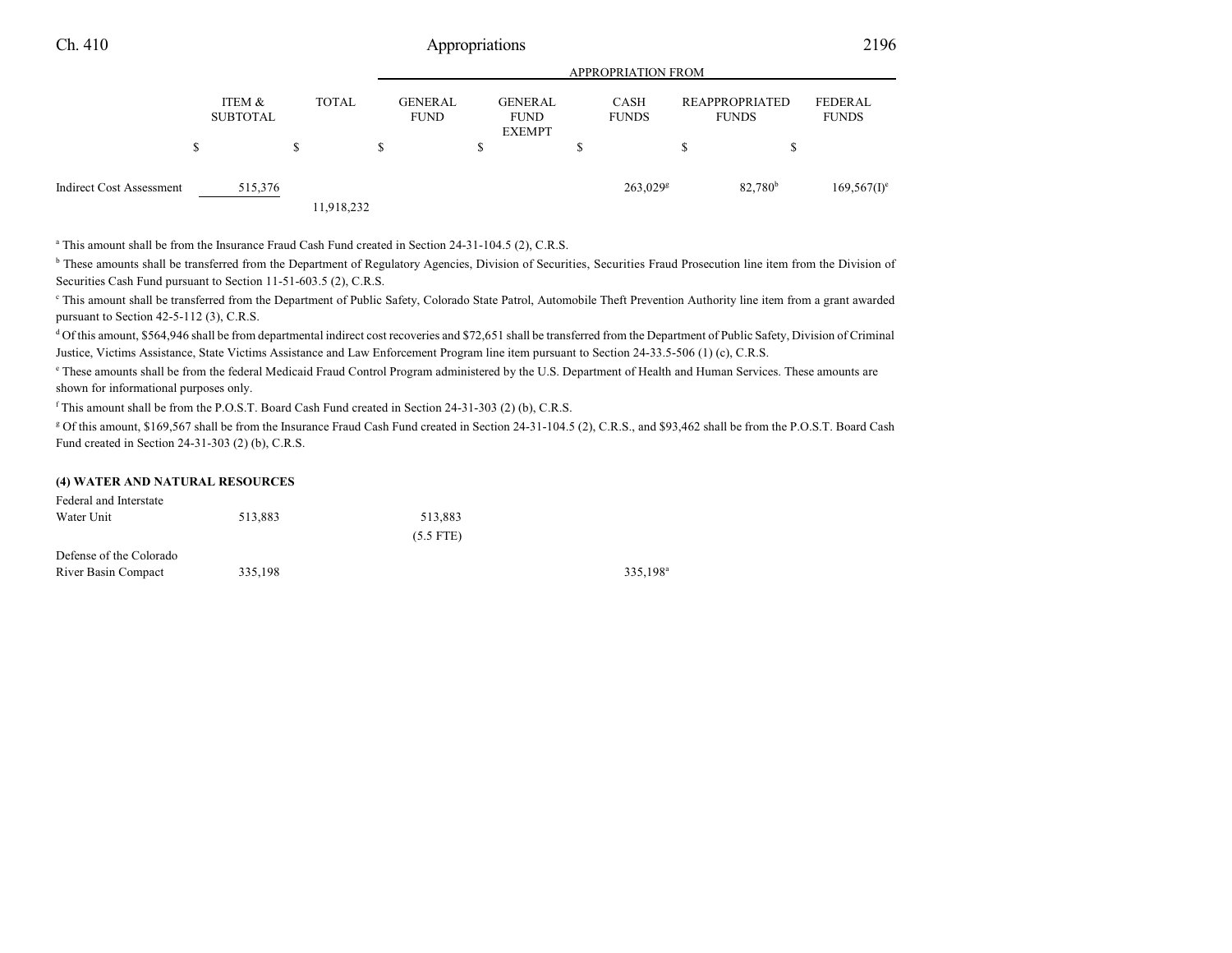|                                 |         |           |  | $(3.0$ FTE)          |                       |
|---------------------------------|---------|-----------|--|----------------------|-----------------------|
| Defense of the Republican       |         |           |  |                      |                       |
| River Compact                   | 110,000 |           |  | $110,000^a$          |                       |
| <b>Consultant Expenses</b>      | 400,000 |           |  | 400,000 <sup>b</sup> |                       |
| Comprehensive                   |         |           |  |                      |                       |
| Environmental Response,         |         |           |  |                      |                       |
| Compensation and                |         |           |  |                      |                       |
| Liability Act                   | 460,629 |           |  |                      | $460,629^{\circ}$     |
|                                 |         |           |  |                      | $(3.5$ FTE)           |
| Comprehensive                   |         |           |  |                      |                       |
| Environmental Response,         |         |           |  |                      |                       |
| Compensation and Liability      |         |           |  |                      |                       |
| <b>Act Contracts</b>            | 425,000 |           |  |                      | $425,000^{\circ}$     |
| Natural Resource                |         |           |  |                      |                       |
| Damage Claims at                |         |           |  |                      |                       |
| Rocky Mountain Arsenal          | 50,000  |           |  |                      | $50,000$ <sup>c</sup> |
| <b>Indirect Cost Assessment</b> | 46,731  |           |  |                      | $46,731^{\circ}$      |
|                                 |         | 2,341,441 |  |                      |                       |

a These amounts shall be from the Colorado Water Conservation Board's Litigation Fund created in Section 37-60-121 (2.5) (a), C.R.S.

<sup>b</sup> Of this amount, \$350,000 shall be from the Colorado Water Conservation Board's Litigation Fund created in Section 37-60-121 (2.5) (a), C.R.S., and \$50,000 shall be from the Attorney Fees and Costs Account created pursuant to Section 24-31-108 (2), C.R.S.

<sup>c</sup> These amounts shall be transferred from the Department of Public Health and Environment, Hazardous Materials and Waste Management Division, Contaminated Site Cleanups and Remediation Programs, Transfer to the Department of Law for CERCLA-Related Costs, and the Transfer to the Department of Law for Natural Resource Damage Claims at Rocky Mountain Arsenal line items, from the Hazardous Substance Response Fund pursuant to Section 25-16-104.5 (1.7) (a) (III), C.R.S.

Ch. 410 Appropriations 2197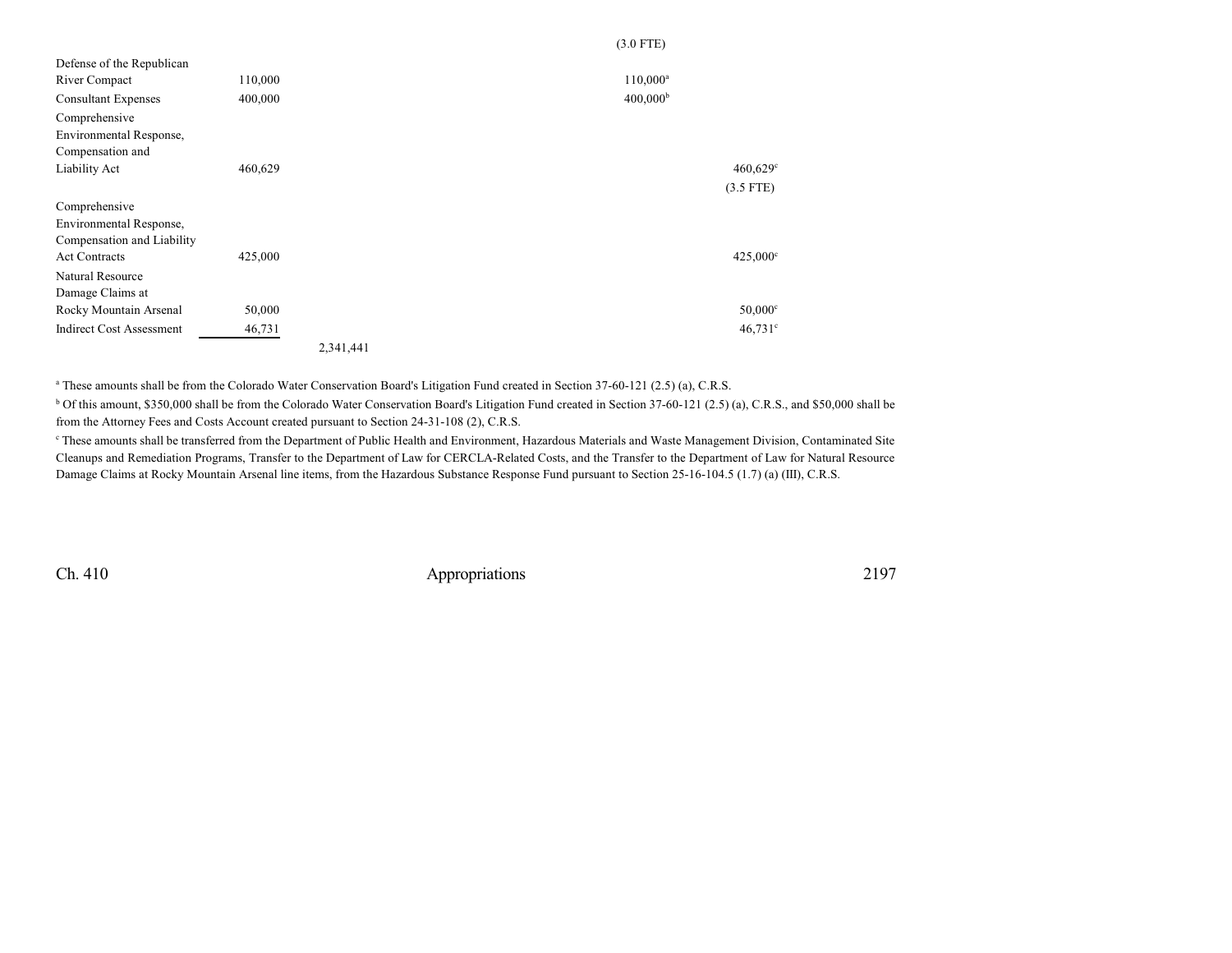## Ch. 410 Appropriations 2198

|                                 |                           |              | APPROPRIATION FROM            |    |                                                |    |                             |                                       |                                |
|---------------------------------|---------------------------|--------------|-------------------------------|----|------------------------------------------------|----|-----------------------------|---------------------------------------|--------------------------------|
|                                 | ITEM &<br><b>SUBTOTAL</b> | <b>TOTAL</b> | <b>GENERAL</b><br><b>FUND</b> |    | <b>GENERAL</b><br><b>FUND</b><br><b>EXEMPT</b> |    | <b>CASH</b><br><b>FUNDS</b> | <b>REAPPROPRIATED</b><br><b>FUNDS</b> | <b>FEDERAL</b><br><b>FUNDS</b> |
|                                 | \$                        | \$           | \$                            | \$ |                                                | \$ |                             | \$                                    | \$                             |
| (5) CONSUMER PROTECTION         |                           |              |                               |    |                                                |    |                             |                                       |                                |
| <b>Consumer Protection</b>      |                           |              |                               |    |                                                |    |                             |                                       |                                |
| and Antitrust                   | 2,046,520                 |              | 1,084,818                     |    |                                                |    | $720,221$ <sup>a</sup>      | $241,481^b$                           |                                |
|                                 |                           |              | $(11.0$ FTE)                  |    |                                                |    | $(11.0$ FTE)                | $(3.0$ FTE)                           |                                |
| Consumer Credit Unit            | 1,512,150                 |              |                               |    |                                                |    | $1,512,150^{\circ}$         |                                       |                                |
|                                 |                           |              |                               |    |                                                |    | $(20.0$ FTE)                |                                       |                                |
| <b>Indirect Cost Assessment</b> | 467,308                   |              |                               |    |                                                |    | $427,253$ <sup>d</sup>      | $40.055^{b}$                          |                                |
|                                 |                           | 4,025,978    |                               |    |                                                |    |                             |                                       |                                |

<sup>a</sup> Of this amount, \$673,834(I) shall be from custodial moneys, \$25,719 shall be from Colorado No-call List annual registration fees collected pursuant to Section  $6-1-905$  (3) (b) (II), C.R.S., and \$20,668 shall be from the Building Regulation Fund created in Section 24-32-3309 (1) (a), C.R.S. Pursuant to Section 24-31-108 (3), C.R.S., custodial moneys received by the Attorney General are not subject to annual appropriation but the expenditure of such moneys may be indicated in the annual general appropriation act. Expenditures from custodial moneys do not constitute fiscal year spending for the purposes of Section 20 of Article X of the State Constitution. <sup>b</sup> These amounts shall be transferred from the Department of Regulatory Agencies, Division of Real Estate, Mortgage Broker Consumer Protection line item, from the Mortgage Company and Loan Originator Licensing Cash Fund pursuant to Sections 12-61-908 (2) and 12-61-909, C.R.S.

<sup>c</sup> This amount shall be from the Collection Agency Cash Fund created in Section 12-14-136 (1) (a), C.R.S., or from the Uniform Consumer Credit Code Cash Fund created in Section 5-6-204 (1), C.R.S.

<sup>d</sup> Of this amount, \$267,034 shall be from the Uniform Consumer Credit Code Cash Fund created in Section 5-6-204 (1), C.R.S., or the Collection Agency Cash Fund created in Section 12-14-136 (1) (a), C.R.S., and \$160,219(I) shall be from custodial moneys. Pursuant to Section 24-31-108 (3), C.R.S., custodial moneys received by the Attorney General are not subject to annual appropriation but the expenditure of such moneys may be indicated in the annual general appropriation act. Expenditures from custodial moneys do not constitute fiscal year spending for the purposes of Section 20 of Article X of the State Constitution.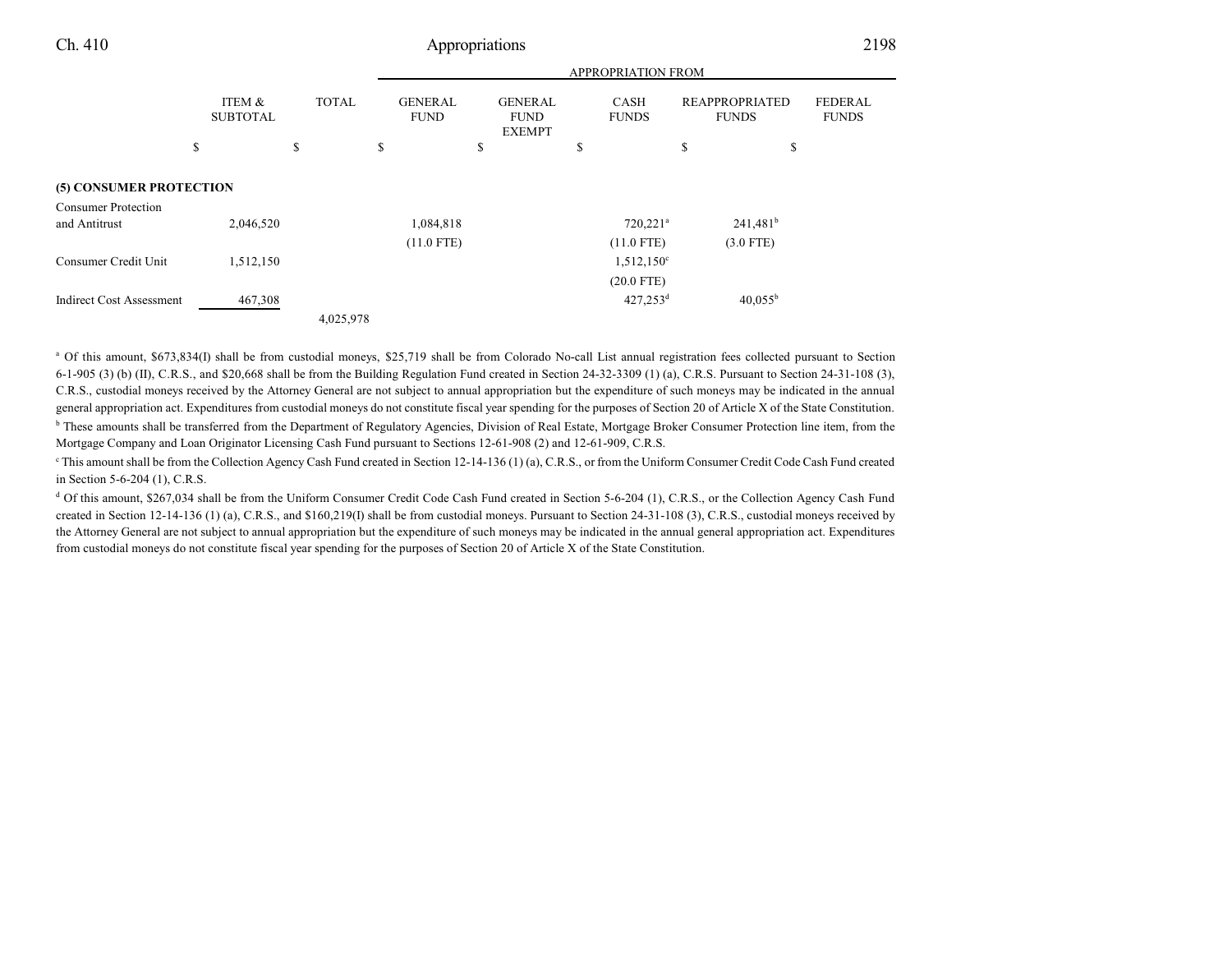| <b>(6) SPECIAL PURPOSE</b>          |           |           |           |                      |                       |
|-------------------------------------|-----------|-----------|-----------|----------------------|-----------------------|
| <b>District Attorneys' Salaries</b> | 2,676,960 |           | 2,676,960 |                      |                       |
| <b>Litigation Management</b>        |           |           |           |                      |                       |
| and Technology <sup>46</sup>        | 325,000   |           |           | 325.000 <sup>a</sup> |                       |
| Tobacco Litigation                  | 1,250,000 |           | 1,250,000 |                      |                       |
| <b>Lobato Litigation Expenses</b>   | 50,000    |           |           |                      | $50,000$ <sup>b</sup> |
| Lowry Range                         |           |           |           |                      |                       |
| <b>Litigation Expenses</b>          | 616,520   |           |           | $616,520$ °          |                       |
|                                     | 1,119,569 |           |           | 1,119,569°           |                       |
|                                     |           | 4,918,480 |           |                      |                       |
|                                     |           | 5,371,529 |           |                      |                       |

<sup>a</sup> This amount shall be from either excess earnings credited to the Legal Services Cash Fund created in Section 24-31-108 (2.5), C.R.S., in FY 2012-13, or from the Attorney Fees and Costs Account created pursuant to Section 24-31-108 (2), C.R.S.

<sup>b</sup> This amount shall be transferred from the Governor - Lieutenant Governor - State Planning and Budgeting, Office of the Governor, Lobato Litigation Expenses line item. c This amount shall be received from the State Board of Land Commissioners, from the State Board of Land Commissioners Investment and Development Fund created in Section 36-1-153 (1), C.R.S.

### **TOTALS PART X**

| (LAW) | <del>\$66,991,115</del> | \$13,473,403 | $$10,800,781$ <sup>*</sup> | <del>\$40.946.567</del> | $$1,770,364^b$ |
|-------|-------------------------|--------------|----------------------------|-------------------------|----------------|
|       | \$68,426,941            |              | $$11.303.830$ <sup>a</sup> | \$41,879,344            |                |

a Of this amount, \$1,074,709 contains an (I) notation.

b This amount contains an (I) notation.

Ch. 410 Appropriations 2199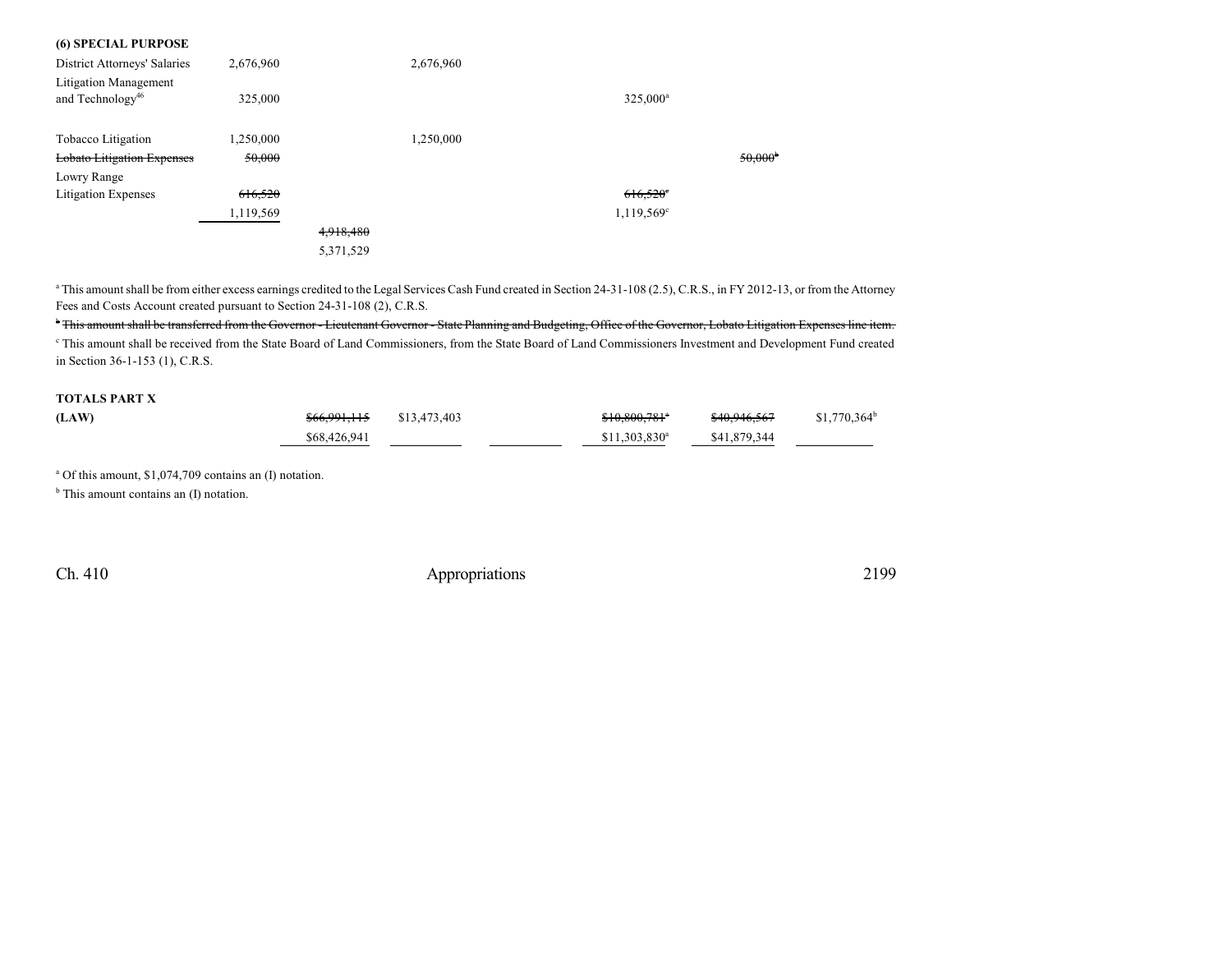### Ch. 410 Appropriations 2200

**FOOTNOTES** -- The following statements are referenced to the numbered footnotes throughout section 2.

- 45 Department of Law, Legal Services to State Agencies -- In making this appropriation, it is the intent of the General Assembly that hourly billing rates charged by the Department for legal services to state agencies not exceed \$94.95 per hour for attorneys and not exceed \$70.86 per hour for legal assistants, which equates to a blended rate of \$91.08 per hour.
- 46 Department of Law, Special Purpose, Litigation Management and Technology -- It is the intent of the General Assembly to grant the Department of Law additional flexibility by allowing the Department to use moneys appropriated in this line item to address unanticipated state legal needs that arise during FY 2013-14, as well as information technology asset maintenance needs that would otherwise require General Fund appropriations during FY 2013-14. It is also the intent of the General Assembly that moneys spent from this line item shall not require the appropriation of additional FTE and will not be used for any type of salary increase, promotion, reclassification, or bonus related to any present or future FTE employed by the Department of Law. It is furthermore the intent of the General Assembly that moneys spent from this line item will not be used to offset present or future personal services deficits in any division in the Department. The Department is requested to include with its annual budget request information detailing the purpose of line item expenditures. Such information is also requested with any supplemental requests for additional legal services funding within or outside of the Legal Services to State Agencies program.